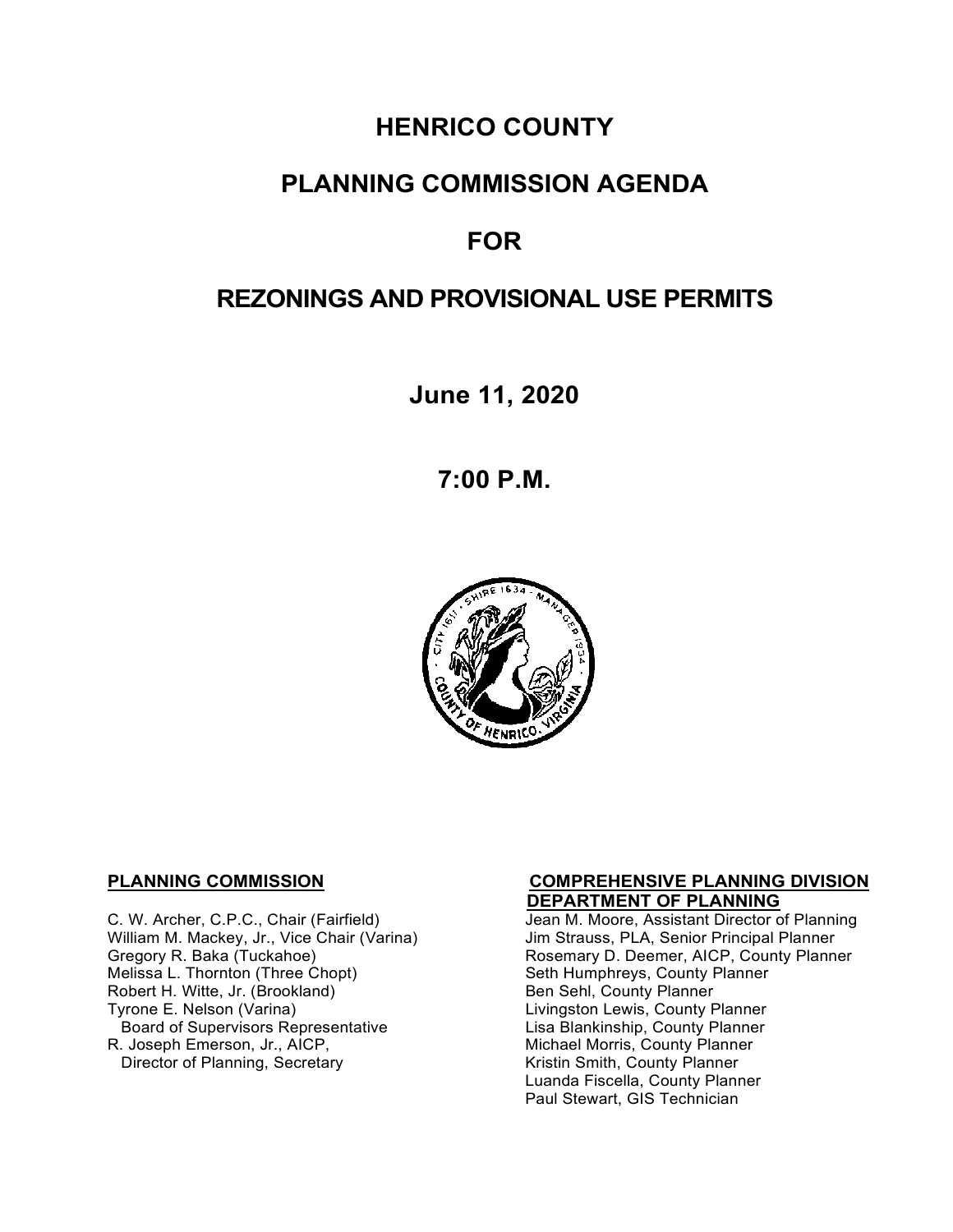#### **PLANNING COMMISSION REZONING MEETING FINAL AGENDA June 11, 2020**

**BEGINNING AT 5:30 P.M.** 

**WORK SESSION:** The Planning Commission will hold a work session in the Board Meeting Room to continue discussing revisions to the Zoning Ordinance.

**BEGINNING AT 7:00 P.M.**

**WELCOME:**

**PLEDGE OF ALLEGIANCE:**

**RECOGNITION OF NEWS MEDIA:**

**CALL TO ORDER:**

**REQUESTS FOR WITHDRAWALS AND DEFERRALS: (0); (4)** 

**REQUESTS FOR EXPEDITED ITEMS: (0)** 

**CASES TO BE HEARD: (1)** 

**TUCKAHOE:** None.

**BROOKLAND:**

None.

#### **VARINA:**

*(Deferred from the May 14, 2020 Meeting)*

**REZ2020-00015 Andrew Condlin for Godsey Properties, Inc.:** Request to conditionally rezone from A-1 Agricultural District, R-5AC General Residence District (Conditional), RTHC Residential Townhouse District (Conditional), and B-2C Business District (Conditional) to R-5AC General Residence District (Conditional) (16.319 acres), RTHC Residential Townhouse District (Conditional) (68.567 acres), and B-2C Business District (Conditional) (12.946 acres) part of Parcel 834-714-5632, and Parcels 834-713- 8189, 834-714-7258, 834-714-9609, 836-713-7564, and 837-713-0631 containing 97.832 acres located at the northeast and northwest intersection of E. Williamsburg Road (U.S. Route 60) and Drybridge Road. The applicant proposes a mixed-use development.

**June 12, 2020**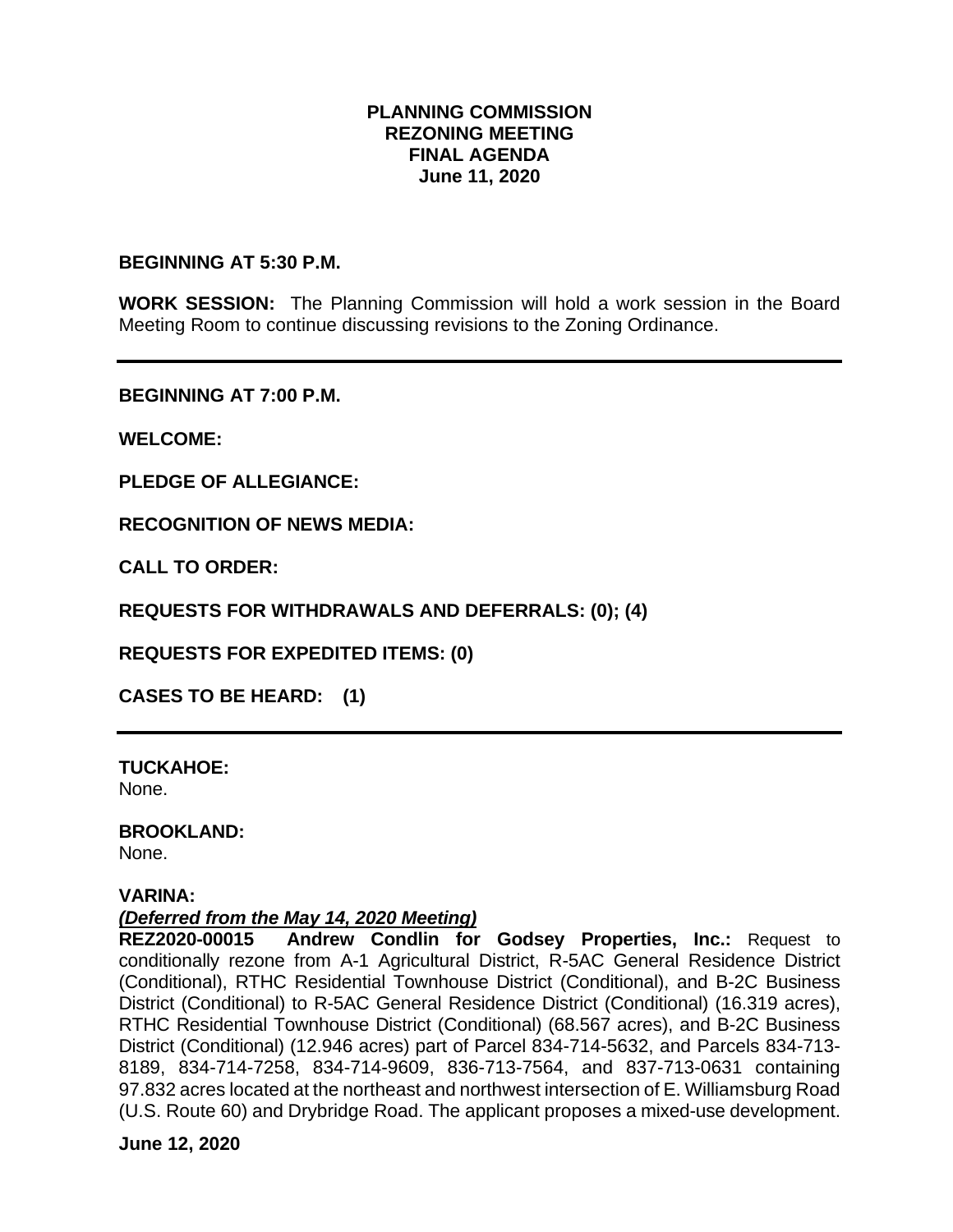The R-5A District allows no more than 6 units per acre. The RTH District allows no more than 9 units per acre. The uses will be controlled by zoning ordinance regulations and proffered conditions. The 2026 Comprehensive Plan recommends Suburban Residential 2, density should not exceed 3.4 units per acre, Urban Residential (density between 3.4 and 6.8 units per acre), Office, Commercial Concentration, and Environmental Protection Area. The site is located in the Airport Safety Overlay District. **Staff – Ben Sehl (Deferral Requested to the July 9, 2020 Meeting)**

**Deferred to the July 9, 2020 Meeting**

#### **FAIRFIELD:**

#### *(Deferred from the May 14, 2020 Meeting)*

**REZ2020-00016 Wilton Acquisition, LLC/Stanley Martin:** Request to conditionally rezone from A-1 Agricultural District and R-6C General Residence Districts (Conditional) to R-5AC (20.75 acres) and R-6C (11.98 acres) General Residence Districts (Conditional) on part of Parcels 785-758-9980, 785-759-8052, 786-759-6600, -6815 and Parcels 784- 757-9571, -9581, -9390, 784-758-8345, -9103, -9251, -9817, 785-757-0889, -2698, 785- 758-0057, -0968, -1023, -1774, -1828, -2580, - 2935, -3304, -3485, -4243, -4511, -5283, -5317, -5551, -6456, -6526, -6583, -7735, -8854, -9568, and 786-758-0555 containing 32.73 acres located on the north line of Scott Road between Interstate 95 and Aberdeen Street. The applicant proposes a residential development of townhomes and single-family dwellings. The R-5A District allows no more than 6 units per acre. The R-6 District allows a maximum gross density of 19.8 units per acre. The uses will be controlled by zoning ordinance regulations and proffered conditions. The 2026 Comprehensive Plan recommends Planned Industry. **Staff – Lisa Blankinship (Deferral Requested to the July 9, 2020 Meeting)**

**Deferred to the July 9, 2020 Meeting**

#### *(Deferred from the May 14, 2020 Meeting)*

**PUP2020-00010 Wilton Acquisition, LLC/Stanley Martin:** Request for a Provisional Use Permit under Sections 24-13.4(c), 24-120 and 24-122.1 of Chapter 24 of the County Code to allow adjustable side setbacks for lots within the R-5A General Residence District on part of Parcels 785-758-3485, -5283, 785-759-8052 and Parcels 784-757-9390, -9571, -9581, 784-758-8345, -9103, -9251, -9817, 785-757-0889, -2698, 785-758-0057, -0968, -1023, -1774, -1828, -2580, -2935, -3304, -4243, -4511, -5317, -5551 -6456, -6526, -7735 located on the north line of Scott Road between Interstate 95 and Aberdeen Street. The existing zoning is A-1 Agricultural District and R-6C General Residence District (Conditional). R-5A zoning district is proposed with REZ2020-00016. The R-5A District allows an overall maximum density of 6 units per acre. The 2026 Comprehensive Plan recommends Planned Industry. **Staff – Lisa Blankinship (Deferral Requested to the July 9, 2020 Meeting)**

**Deferred to the July 9, 2020 Meeting**

**PUP2020-00009 William Shewmake for Skyway Towers, LLC:** Request for a Provisional Use Permit under Sections 24-95(a)(3), 24-120 and 24-122.1 of Chapter 24 of the County Code to allow a monopole communication tower up to 199' in height and related equipment on part of Parcel 812-725-4066 located on the south line of Cedar Fork

**June 12, 2020**